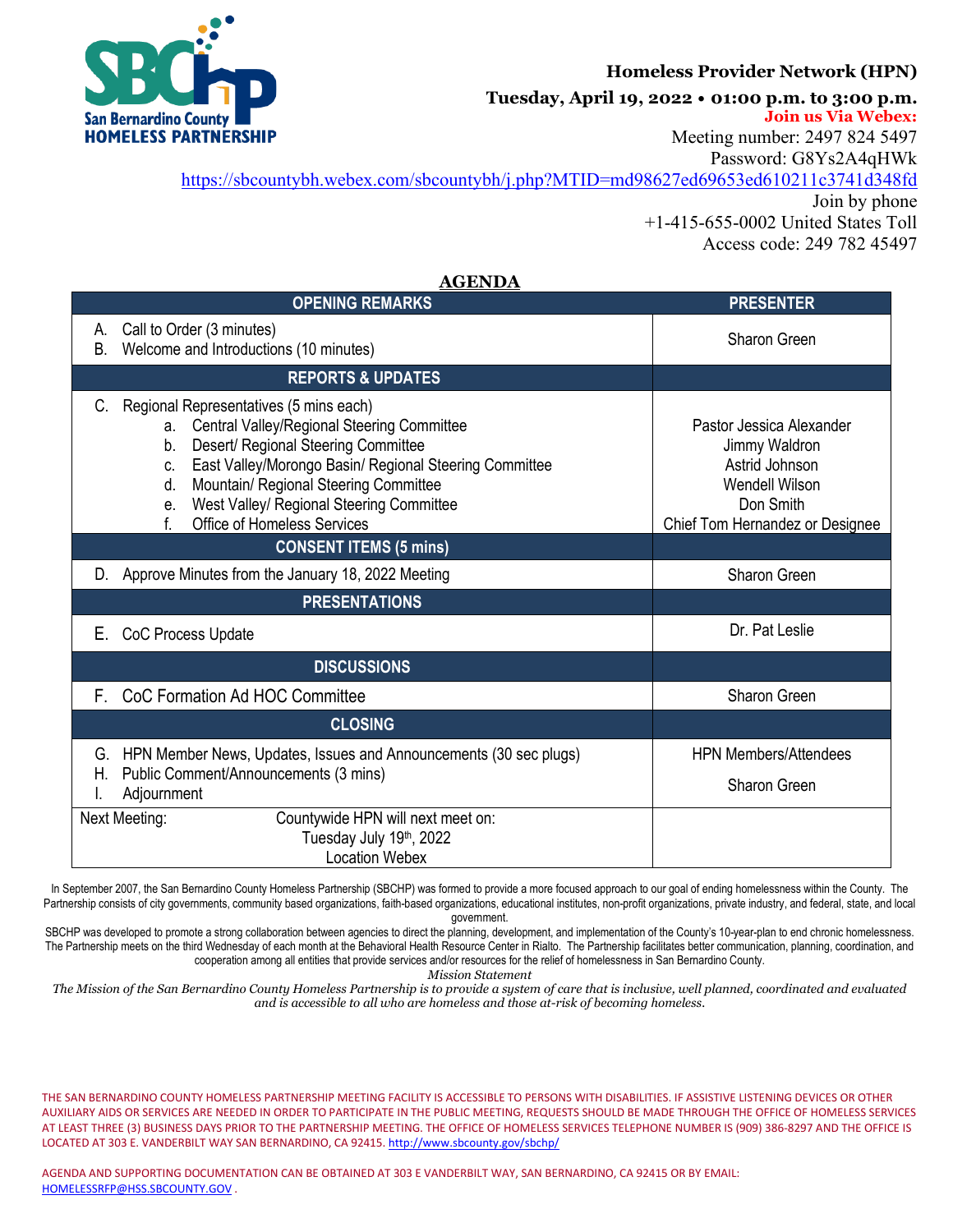## **Minutes for San Bernardino County Office of Homeless Services Special Homeless Provider Network Meeting**

Tuesday, January 18, 2022 1:00 P.M. – 3:00 P.M. Via WebEx

**Minutes Recorded by Tom Hernandez, Chief of Homeless Services and Transcribed by Amy Edwards, Secretary II, Office of Homeless Services** 

| <b>OPENING REMARKS</b>                                           | <b>PRESENTER</b>                           | <b>ACTION/OUTCOME</b>                                                                                                                                                                                                                                                                                                                                                                                                                                                                |
|------------------------------------------------------------------|--------------------------------------------|--------------------------------------------------------------------------------------------------------------------------------------------------------------------------------------------------------------------------------------------------------------------------------------------------------------------------------------------------------------------------------------------------------------------------------------------------------------------------------------|
| Call to Order<br>Welcome and Introductions                       | Sharon Green,<br>Chair                     | The meeting was called to order at 1:07 p.m. Attendees were welcomed to the meeting<br>$\bullet$<br>The following members were in attendance: Katelyn Rodriguez, Natalie Komuro, Don Smith, Nancy<br>$\bullet$<br>Finneran, Jimmy Waldron, Amanda Tower, Shannon Waldron, Jeff Little, Gary Madden, Julie Burnette,<br>Judy Connor, Astrid Johnson, Wendell Wilson, Jessica Alexander, Anthony Brazier, Gregory Coffos,<br>ZaZette Scott, Kevin Monroy, Sharon Green, Anna Ulibarri. |
| <b>CONSENT</b>                                                   |                                            |                                                                                                                                                                                                                                                                                                                                                                                                                                                                                      |
| Approve Minutes from November 3, 2021,<br>meeting                |                                            | A motion was made by Astrid Johnson to approve the minutes as written. Wendell Wilson 2 <sup>nd</sup> the<br>$\bullet$<br>motion. A roll call vote was taken. All were in favor except for Jimmy Waldron, Gary Madden and Kevin<br>Monroy who were absent from the vote. The motion was approved.                                                                                                                                                                                    |
| <b>UPDATES</b>                                                   |                                            |                                                                                                                                                                                                                                                                                                                                                                                                                                                                                      |
| Updates from representatives on progress<br>of regional meetings | Jimmy Waldron<br>Desert                    | The Desert Regional Steering Committee met and discussed HHAP Round 2. We discussed our<br>$\bullet$<br>priorities for the desert region and voted on those.                                                                                                                                                                                                                                                                                                                         |
|                                                                  | Astrid Johnson<br>East Valley              | The East Valley Regional Steering Committee also discussed and set our priorities for HHAP Round 2.<br>$\bullet$                                                                                                                                                                                                                                                                                                                                                                     |
|                                                                  | Wendell Wilson<br><b>Mountains</b>         | For the Mountain Regional Steering Committee, we spent some time discussing the Counties Strategic<br>$\bullet$<br>Plan as well as discuss HHAP Round 2 and set our priorities for the RFP.<br>We also discuss the Emergency Housing Voucher Program which is a big deal in the mountain region.<br>$\bullet$                                                                                                                                                                        |
|                                                                  |                                            | We have sent letters to all the local realtors asking for their assistance in finding properties or connecting<br>us with landlord                                                                                                                                                                                                                                                                                                                                                   |
|                                                                  | Jessica Alexander<br><b>Central Valley</b> | The Central Valley Regional Steering Committee met on January 5, 2022. We started our discussion on<br>HHAP Round 2 and what our priorities are, however, we decided to postpone setting them because we<br>had two cities absent from the meeting and we wanted them to be present to provide input. We will be<br>setting our priorities at our next meeting on February 2 <sup>nd</sup> .                                                                                         |
|                                                                  |                                            | The Central Valley will be having elections to fill two vacant seats. One for a government entity and one<br>for a non-government entity. If you are in the central valley and would be interested in serving on our<br>committee, I encourage you to attend our meetings for more information.                                                                                                                                                                                      |
|                                                                  | Don Smith<br>West Valley                   | While the West Valley Regional Steering Committee met and set our priorities for HHAP Round 2 we<br>$\bullet$<br>have also been focused on the housing availability and affordability challenges in the west end. We<br>have reviewed the Regional Housing Need Allocation numbers for the west end cities and have begun<br>discussing how to address that.                                                                                                                         |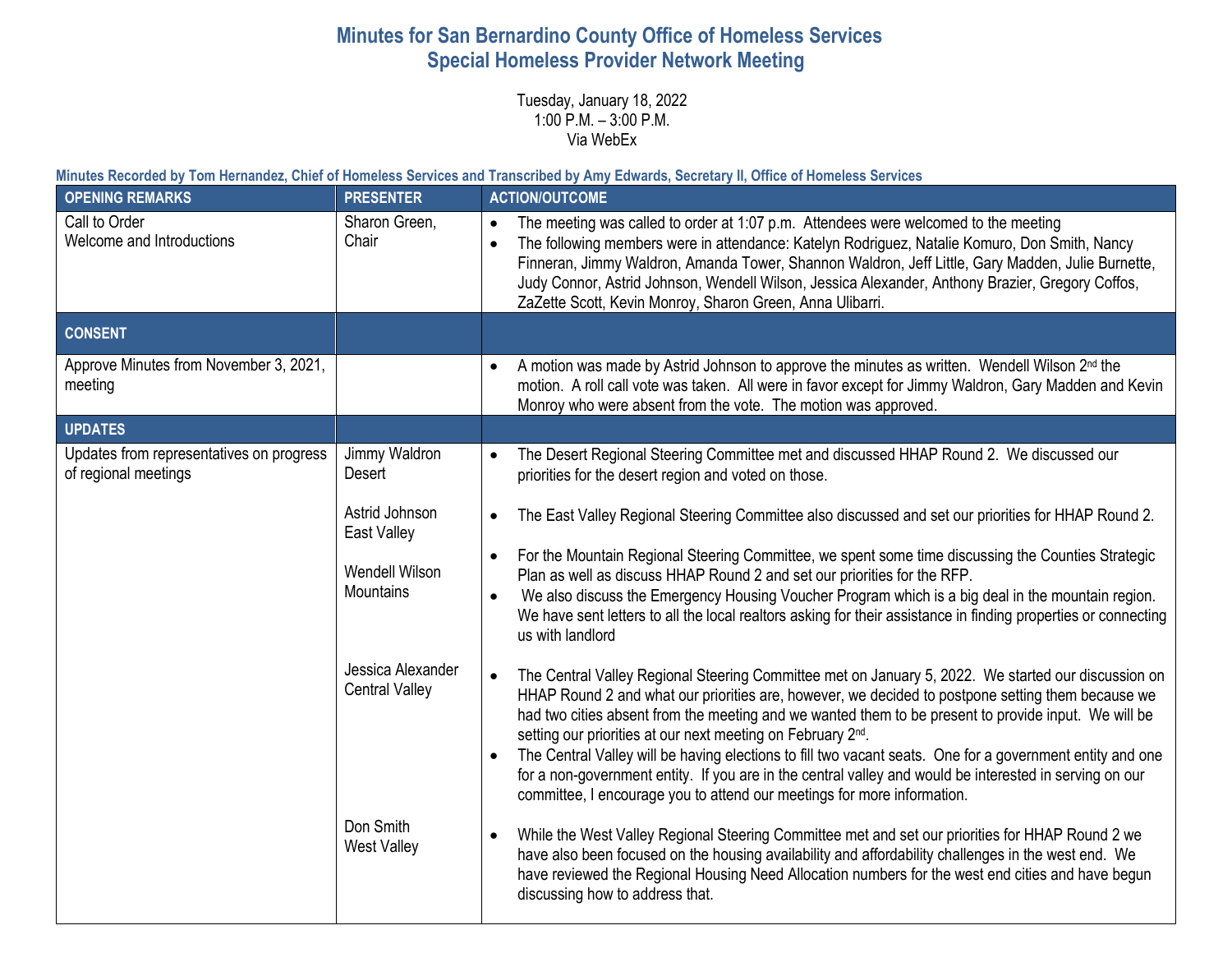|                              |                    | In December we hosted a workshop on embracing shared housing as a permanent housing solution.<br>Chino Police Department and SWAG have been working aggressively to get people off the streets.<br>They've gotten 12 people off the streets in the last month.<br>Chino Hills is looking to build a 50-unit affordable housing senior housing complex as well as create two<br>$\bullet$<br>new homeownership opportunities for low-income veterans.<br>Ontario is actively preparing for the Point In Time Count and they also getting people off the streets and<br>into motels until they can find permanent housing solutions for them. They've been working with over 50<br>household with this effort.<br>The City of Montclair continues to be active with their street outreach and utilizing their HHAP Funds.<br>Rancho Cucamonga adopted their general plan including their housing element which included an<br>agreement to include an inclusionary housing ordinance. They also adopted a commercial linkage fee<br>where commercial properties will have to contribute to an affordable housing fund.<br>They also released an RFP to create 20 new affordable home ownership opportunities for low to<br>moderate income households. |
|------------------------------|--------------------|------------------------------------------------------------------------------------------------------------------------------------------------------------------------------------------------------------------------------------------------------------------------------------------------------------------------------------------------------------------------------------------------------------------------------------------------------------------------------------------------------------------------------------------------------------------------------------------------------------------------------------------------------------------------------------------------------------------------------------------------------------------------------------------------------------------------------------------------------------------------------------------------------------------------------------------------------------------------------------------------------------------------------------------------------------------------------------------------------------------------------------------------------------------------------------------------------------------------------------------------------|
| <b>INFORMATION SHARING</b>   |                    |                                                                                                                                                                                                                                                                                                                                                                                                                                                                                                                                                                                                                                                                                                                                                                                                                                                                                                                                                                                                                                                                                                                                                                                                                                                      |
| Point In Time Count Update   | Claudia Doyle, OHS | This past Friday a news release went out informing everyone that due to the new Covid variant and the<br>$\bullet$<br>rise in cases that the Point In Time Count (PITC) has been postponed until February 24, 2022. This<br>decision was made with the public's safety in mind. We want our volunteers and staff to feel safe.<br>We currently have 621 registered volunteers, and we will continue to engage our volunteers up until the<br>week of the count.<br>We have ordered KN95 masks to hand out to all our volunteers as well as provide hand sanitizer to each<br>of the deployment centers.<br>As far as volunteer trainings, we will be rescheduling a few of the sessions that have not already taken<br>place. We will also be scheduling two additional sessions as refresher courses for those that have already<br>attended a training.<br>The planning group is working an alternate plan just in case we are not able to use volunteers come<br>February and the surge continues. No specific information is available for that currently.                                                                                                                                                                                       |
| <b>Funding Opportunities</b> | Don Smith          | Don Smith shared the various funding opportunities available to the CoC.<br>$\bullet$                                                                                                                                                                                                                                                                                                                                                                                                                                                                                                                                                                                                                                                                                                                                                                                                                                                                                                                                                                                                                                                                                                                                                                |
|                              |                    | Homeless Housing, Assistance, and Prevention (HHAP)<br>Round 2 allocations for the San Bernardino County CoC and the County of San Bernardino are as<br>follows:<br>$\circ$ CoC: \$1,453,114<br>• County: $$1,300,625$<br>• Round 3 allocations for the San Bernardino County CoC and the County of San Bernardino are as follows:<br>$\circ$ CoC: \$3,901,874.80<br>$\circ$ County: \$3,641,749.82<br>Some of the eligible activities include:<br>$\bullet$<br>Rapid rehousing, including rental subsidies and incentives to landlords, such as security<br>$\circ$<br>deposits and holding fees.<br>Operating subsidies in new and existing affordable or supportive housing units,<br>$\circ$<br>emergency shelters, and navigation centers. Operating subsidies may include operating<br>reserves.<br>Street outreach to assist persons experiencing homelessness to access permanent housing and<br>services.                                                                                                                                                                                                                                                                                                                                   |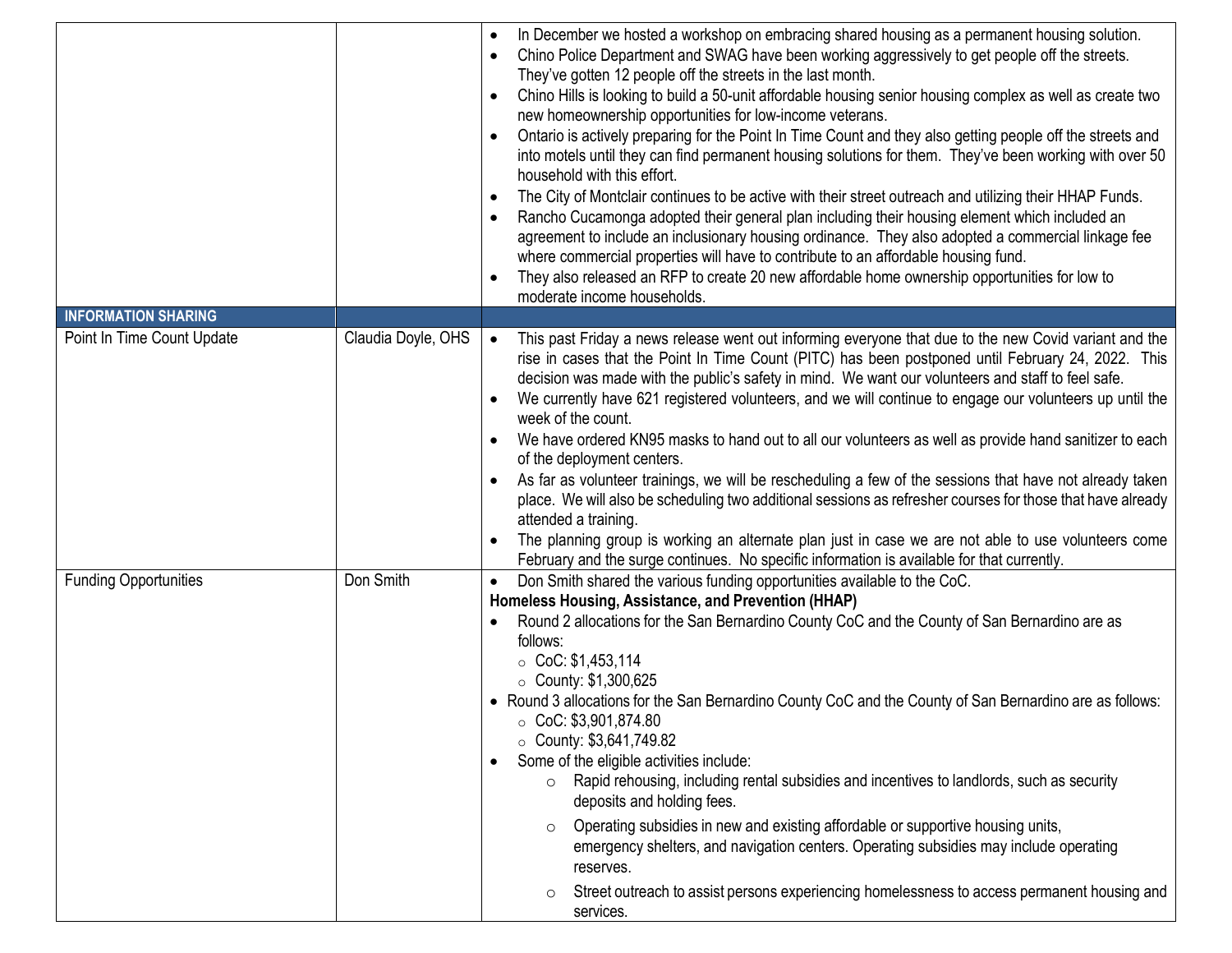| Services coordination, which may include access to workforce, education, and training<br>$\circ$<br>programs, or other services needed to promote housing stability in supportive housing.                                                                                                                                                                                                                        |
|-------------------------------------------------------------------------------------------------------------------------------------------------------------------------------------------------------------------------------------------------------------------------------------------------------------------------------------------------------------------------------------------------------------------|
| Systems support for activities necessary to create regional partnerships and maintain a<br>$\circ$<br>homeless services and housing delivery system, particularly for vulnerable populations,<br>including families and homeless youth.                                                                                                                                                                           |
| Delivery of permanent housing and innovative housing solutions, such as hotel and motel<br>$\circ$<br>conversions.                                                                                                                                                                                                                                                                                                |
| Prevention and shelter diversion to permanent housing, including rental subsidies.<br>$\circ$                                                                                                                                                                                                                                                                                                                     |
| Interim sheltering, limited to newly developed clinically enhanced congregate shelters, new or<br>$\circ$<br>existing non-congregate shelters, and operations of existing navigation centers and shelters<br>based on demonstrated need.                                                                                                                                                                          |
| <b>Homekey Grant Funds</b>                                                                                                                                                                                                                                                                                                                                                                                        |
| The Homekey Round 2 Notice of Funding Availability (NOFA) was released on September<br>9, 2021, and the Homekey Round 2 Application became available on September 30, 2021.<br>Completed applications will be accepted on a rolling basis until funds are exhausted or<br>$\bullet$<br>May 2, 2022, whichever comes first.                                                                                        |
| Note: all applicants must complete a Pre-Application Consultation prior to<br>$\circ$<br>application submission                                                                                                                                                                                                                                                                                                   |
| Applicants must be either a City, County, or Housing Authority. A developer or non-profit can be a co-<br>$\bullet$<br>applicant, but the application must be submitted by a City, County, or Housing Authority.<br>Some of the parameters for funding are as follows:<br>$\bullet$                                                                                                                               |
| $\circ$ Capital Award Per Door - \$150,000 - \$200,000. Award level must be justified<br>by appraisal and other documentation.                                                                                                                                                                                                                                                                                    |
| Capital Match - 1:1 up to an additional \$100,000 per door.<br>$\circ$                                                                                                                                                                                                                                                                                                                                            |
| Operating Match - Two (2) years if Applicant commits three (3) years of<br>$\circ$<br>operating funding; Three (3) years if Applicant commits four (4) years of operating<br>funding.                                                                                                                                                                                                                             |
| Capital Expenditure Deadline - Eight (8) months from the date of the award, per<br>$\circ$<br>statute.                                                                                                                                                                                                                                                                                                            |
| Operating Expenditure Deadline - June 30, 2026.<br>$\circ$                                                                                                                                                                                                                                                                                                                                                        |
| Occupancy Deadline - Within 90 days of construction or rehab completion.<br>$\circ$                                                                                                                                                                                                                                                                                                                               |
| Bonus Awards - For applications submitted by January 31, 2021; for expedited<br>$\circ$<br>occupancy within eight (8) months of award.                                                                                                                                                                                                                                                                            |
| Eligible uses include:                                                                                                                                                                                                                                                                                                                                                                                            |
| $\circ$ Acquisition or rehabilitation, or acquisition and rehabilitation, of motels, hotels,<br>hostels, or other sites and assets, including apartments or single-family homes,<br>adult residential facilities, residential care facilities for the elderly, manufactured<br>housing, commercial properties, and other buildings with existing uses that could<br>be converted to permanent or interim housing. |
| Master leasing of properties for non-congregate housing.<br>O                                                                                                                                                                                                                                                                                                                                                     |
| Conversion of units from nonresidential to residential.<br>$\circ$                                                                                                                                                                                                                                                                                                                                                |
| New construction of dwelling units.<br>$\circ$                                                                                                                                                                                                                                                                                                                                                                    |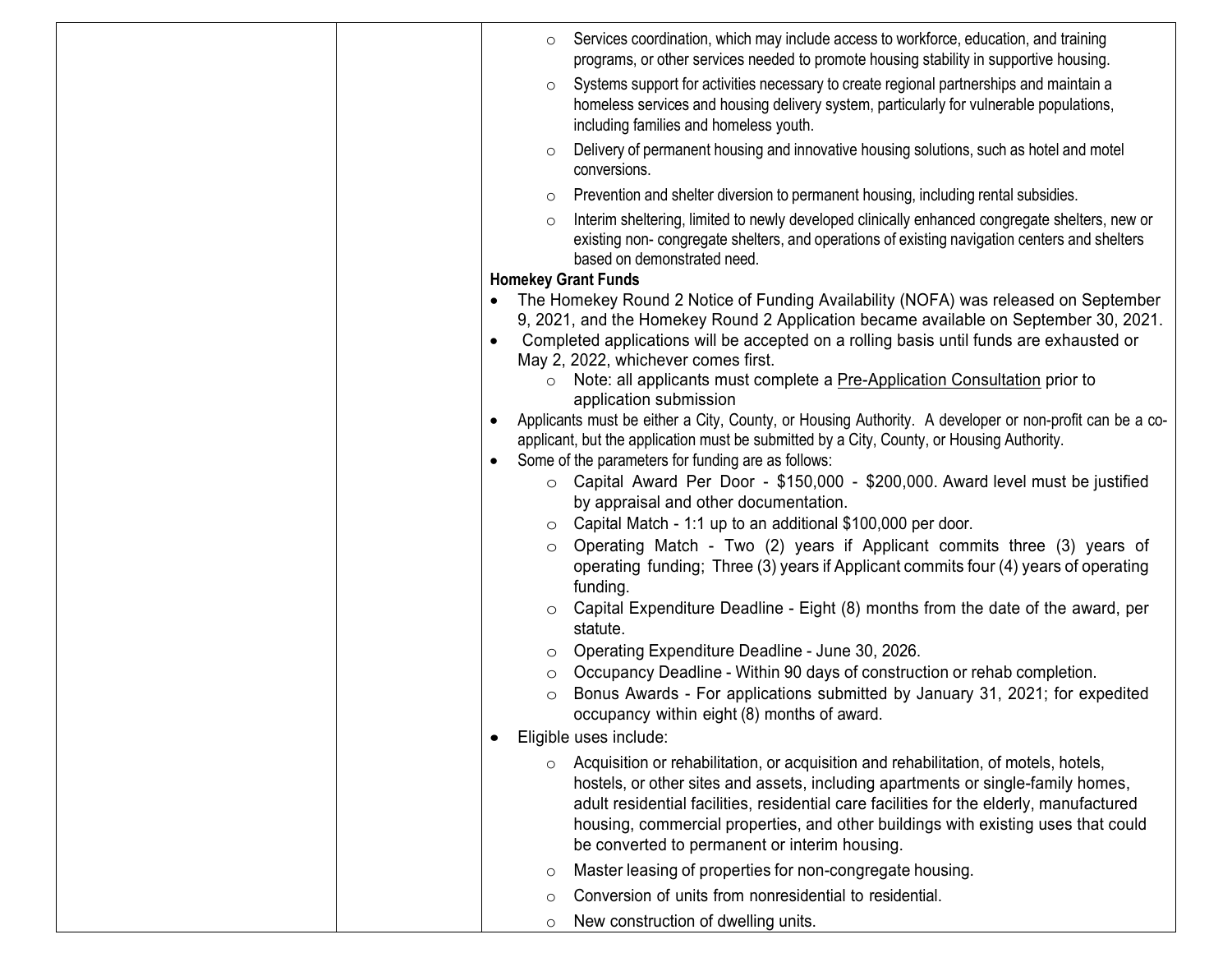|   | $\circ$                                                              | The purchase of affordability covenants and restrictions for units.                                                                                                                                                                                                                                                                                                                                                                                                                                                                                                                                                                                                                                                                                                                                                                                                                                                                                                                                                                                                                                                                                                                                                                                                                                                                                                                                                                                                                                                                                                                                                                                                                                                                                                                                                                                                                                                                                                                                                   |
|---|----------------------------------------------------------------------|-----------------------------------------------------------------------------------------------------------------------------------------------------------------------------------------------------------------------------------------------------------------------------------------------------------------------------------------------------------------------------------------------------------------------------------------------------------------------------------------------------------------------------------------------------------------------------------------------------------------------------------------------------------------------------------------------------------------------------------------------------------------------------------------------------------------------------------------------------------------------------------------------------------------------------------------------------------------------------------------------------------------------------------------------------------------------------------------------------------------------------------------------------------------------------------------------------------------------------------------------------------------------------------------------------------------------------------------------------------------------------------------------------------------------------------------------------------------------------------------------------------------------------------------------------------------------------------------------------------------------------------------------------------------------------------------------------------------------------------------------------------------------------------------------------------------------------------------------------------------------------------------------------------------------------------------------------------------------------------------------------------------------|
|   | $\circ$                                                              | Relocation costs for individuals who are being displaced because of the<br>Homekey Project.                                                                                                                                                                                                                                                                                                                                                                                                                                                                                                                                                                                                                                                                                                                                                                                                                                                                                                                                                                                                                                                                                                                                                                                                                                                                                                                                                                                                                                                                                                                                                                                                                                                                                                                                                                                                                                                                                                                           |
|   | $\circ$                                                              | Capitalized operating subsidies for units purchased, converted, constructed, or<br>altered with funds awarded under the Homekey Round 2 NOFA for FY 2021-22.<br><b>Permanent Local Housing Allocation (PLHA)</b>                                                                                                                                                                                                                                                                                                                                                                                                                                                                                                                                                                                                                                                                                                                                                                                                                                                                                                                                                                                                                                                                                                                                                                                                                                                                                                                                                                                                                                                                                                                                                                                                                                                                                                                                                                                                      |
| ٠ | $\circ$<br>$\circ$<br>$\circ$<br>$\circ$<br>$\circ$<br>using it for. | Provides a permanent source of funding (\$75 state recording fee on real estate documents)<br>available to all local governments in California to help cities and counties implement plans to<br>increase the affordable housing stock. Funding will help cities and counties:<br>Increase the supply of housing for households at or below 60% of area median income<br>Increase assistance to affordable owner-occupied workforce housing<br>Assist persons experiencing or at risk of homelessness<br>Facilitate housing affordability, particularly for lower- and moderate-income households<br>Promote projects and programs to meet the local government's unmet share of<br>regional housing needs allocation<br>Ensure geographic equity in the distribution of the funds<br>Direct PLHA formula allocations are available annually to 11 entitlement cities and SB County on behalf<br>of the rest of the cities and unincorporated areas. The projected 5-year combined allocation of PLHA<br>funding within San Bernardino County is estimated to be \$60,946,990. The first two years of PLHA<br>formula allocations to eligible cities in the West Valley Region include:<br>Chino - \$636,995<br>$\circ$<br>Chino Hills - \$452,841<br>$\circ$<br>• Ontario - \$2,350,012<br>Rancho Cucamonga - \$1,150,655<br>$\circ$<br>Upland - \$709,602<br>$\circ$<br>$\circ$ SB County - \$8,835,718.<br>You are encouraged to look up the amount your city may be eligible to receive and what they are<br>Eligible activities for PLHA include:<br>o The predevelopment, development, acquisition, rehabilitation, and preservation of<br>multifamily, residential live- work, rental housing that is affordable to extremely low-,<br>very low-, low-, or moderate-income households, including necessary operating<br>subsidies.<br>The predevelopment, development, acquisition, rehabilitation, and preservation of<br>Affordable rental and ownership housing, including Accessory Dwelling Units (ADUs), |
|   |                                                                      | that meets the needs of a growing workforce earning up to 120-percent of AMI, or 150-<br>percent of AMI in high-cost areas. ADUs shall be available for occupancy for a term of<br>no less than 30 days.                                                                                                                                                                                                                                                                                                                                                                                                                                                                                                                                                                                                                                                                                                                                                                                                                                                                                                                                                                                                                                                                                                                                                                                                                                                                                                                                                                                                                                                                                                                                                                                                                                                                                                                                                                                                              |
|   |                                                                      | Matching portions of funds placed into Local or Regional Housing Trust Funds.<br>$\circ$<br>Matching portions of funds available through the Low- and Moderate-Income Housing<br>$\circ$<br>Asset Fund pursuant to subdivision (d) of HSC Section 34176.                                                                                                                                                                                                                                                                                                                                                                                                                                                                                                                                                                                                                                                                                                                                                                                                                                                                                                                                                                                                                                                                                                                                                                                                                                                                                                                                                                                                                                                                                                                                                                                                                                                                                                                                                              |
|   |                                                                      | Capitalized Reserves for Services connected to the preservation and creation of new<br>$\circ$<br>permanent supportive housing.<br>Assisting persons who are experiencing or at risk of homelessness, including, but not<br>$\circ$                                                                                                                                                                                                                                                                                                                                                                                                                                                                                                                                                                                                                                                                                                                                                                                                                                                                                                                                                                                                                                                                                                                                                                                                                                                                                                                                                                                                                                                                                                                                                                                                                                                                                                                                                                                   |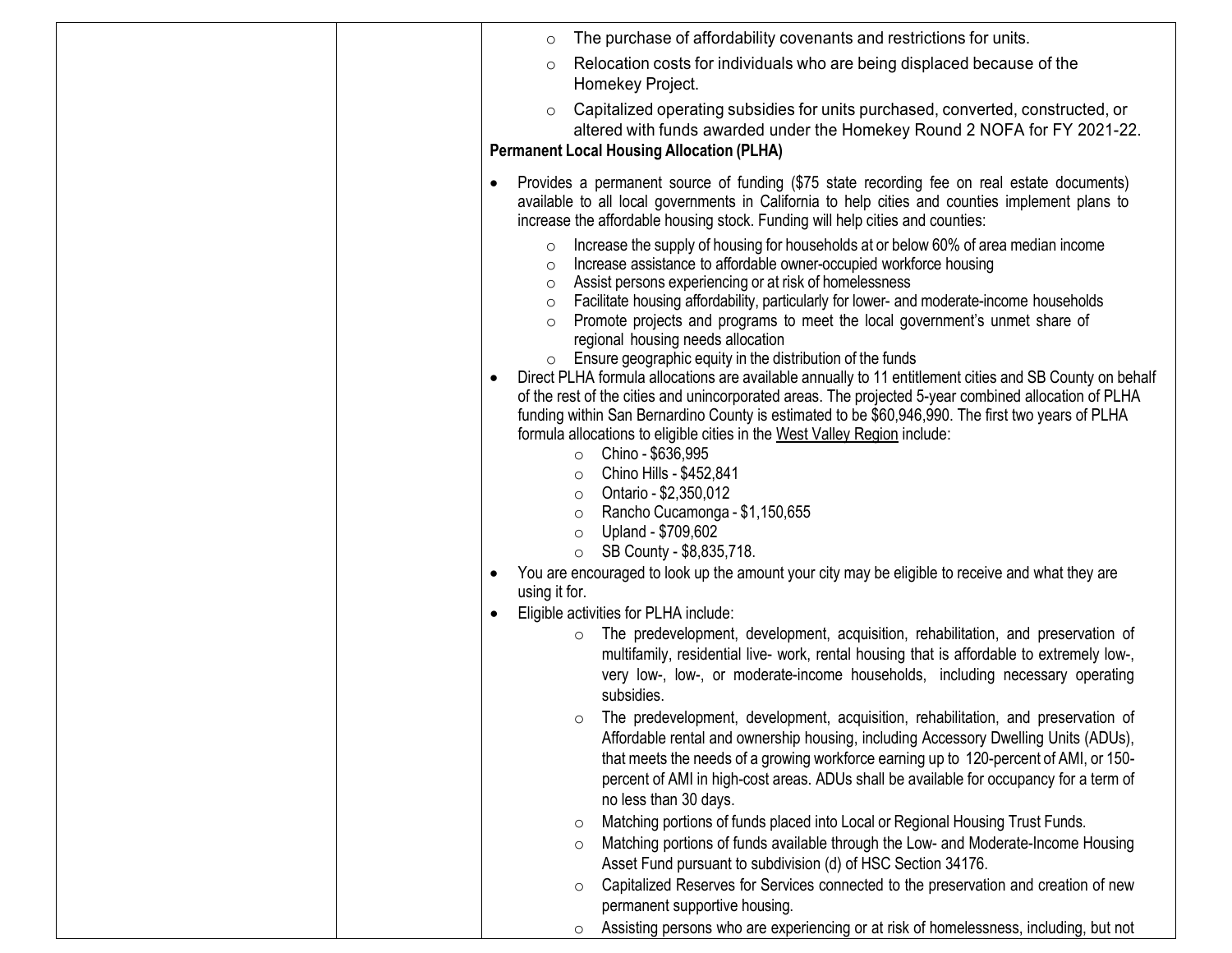|                                        |              | limited to, providing rapid rehousing, rental assistance, supportive/case management<br>services that allow people to obtain and retain housing, operating and capital costs for<br>navigation centers and emergency shelters, and the new construction, rehabilitation,<br>and preservation of permanent and transitional housing.<br>Accessibility modifications in lower-income owner-occupied housing.<br>$\circ$<br>Efforts to acquire and rehabilitate foreclosed or vacant homes and apartments.<br>$\circ$<br>Homeownership opportunities, including, but not limited to, down payment assistance.<br>$\circ$<br>Fiscal incentives made by a county to a city within the county to incentivize approval<br>$\circ$<br>of one or more affordable housing projects, or matching funds invested by a county<br>in an affordable housing development project in a city within the county, provided<br>that the city has made an equal or greater investment in the project.<br>HUD Home Investment Partnerships Program (HOME)-American Rescue Plan Act Funding<br>HOME assists cities, counties, and non-profit community housing development organizations<br>(CHDOs) to create and retain affordable housing for lower-income renters or owners. HOME funds<br>are available as loans for housing rehabilitation, new construction, and acquisition and rehabilitation<br>of single- and multifamily projects and as grants for tenant-based rental assistance.<br>The American Rescue Plan (ARP) provides \$5 billion through the HOME-ARP program to<br>Participating Jurisdictions (PJs) to make targeted, strategic investments in housing and other<br>assistance for people experiencing or at imminent risk of homelessness, and other vulnerable<br>populations to reduce homelessness and increase housing stability across the country.<br>HOME-ARP funds can be used for four eligible activities: Production or Preservation of Affordable<br>Housing; Tenant-Based Rental Assistance (TBRA); Supportive Services, Homeless Prevention<br>Services, and Housing Counseling; Purchase and Development of Non-Congregate Shelter which<br>can be converted to emergency shelter, permanent supportive housing, or affordable housing.<br>Local allocations - SB County \$12.7 million; SB City \$5 million; Ontario \$2.7 million; Fontana \$2.6<br>$\bullet$<br>million. State allocation, \$155 million (to be applied to Homekey funding)<br>Here is a list of State monies adopted into budget this year:<br>○ Accessory Dwelling Unit Financing - \$100 Million in one-time funding statewide.<br>Excess Site Local Government Matching Grant Program - \$45 Million one-time finding<br>$\circ$<br>statewide.<br>Foreclosure Intervention Housing Preservation - \$500 Million one-time finding statewide.<br>O<br>Golden State Acquisition Fund - \$50 Million one-time General Fund to the Golden State<br>$\circ$<br>Acquisition Fund.<br>Infill Infrastructure Grant Program - \$250 Million one-time General Fund and Reallocation<br>of \$284 million.<br>Mixed Income Housing Program - \$45 Million one-time General Fund.<br>O<br>State Low-Income Housing Tax Credits - \$500 Million allocated in 2022<br>$\circ$<br>Community Care Expansion Program - \$805 million in one-time funding FY 21-22<br>$\circ$ |
|----------------------------------------|--------------|-------------------------------------------------------------------------------------------------------------------------------------------------------------------------------------------------------------------------------------------------------------------------------------------------------------------------------------------------------------------------------------------------------------------------------------------------------------------------------------------------------------------------------------------------------------------------------------------------------------------------------------------------------------------------------------------------------------------------------------------------------------------------------------------------------------------------------------------------------------------------------------------------------------------------------------------------------------------------------------------------------------------------------------------------------------------------------------------------------------------------------------------------------------------------------------------------------------------------------------------------------------------------------------------------------------------------------------------------------------------------------------------------------------------------------------------------------------------------------------------------------------------------------------------------------------------------------------------------------------------------------------------------------------------------------------------------------------------------------------------------------------------------------------------------------------------------------------------------------------------------------------------------------------------------------------------------------------------------------------------------------------------------------------------------------------------------------------------------------------------------------------------------------------------------------------------------------------------------------------------------------------------------------------------------------------------------------------------------------------------------------------------------------------------------------------------------------------------------------------------------------------------------------------------------------------------------------------------------------------------------------------------------------------------------------------------------------------------------------------------------------------------------------------------------------------------------------------------------------------------------------------------------------------------------------------------------------------------------------------------------------------------------------------------------------------------------------------------------------------------------------------------------------------------------------------------------------------------------------------------------------------------------------------------------------------------------------------------------|
| <b>DISCUSSION</b><br><b>HPN Survey</b> | Sharon Green | Sharon Green shared a survey asking HPN members to provide their feedback on how effective the HPN                                                                                                                                                                                                                                                                                                                                                                                                                                                                                                                                                                                                                                                                                                                                                                                                                                                                                                                                                                                                                                                                                                                                                                                                                                                                                                                                                                                                                                                                                                                                                                                                                                                                                                                                                                                                                                                                                                                                                                                                                                                                                                                                                                                                                                                                                                                                                                                                                                                                                                                                                                                                                                                                                                                                                                                                                                                                                                                                                                                                                                                                                                                                                                                                                                              |
|                                        |              | representatives are on ICH and how well are they representing their voice at the ICH meetings.<br>Each question was read and members of HPN typed their answers into the chat.<br>$\bullet$                                                                                                                                                                                                                                                                                                                                                                                                                                                                                                                                                                                                                                                                                                                                                                                                                                                                                                                                                                                                                                                                                                                                                                                                                                                                                                                                                                                                                                                                                                                                                                                                                                                                                                                                                                                                                                                                                                                                                                                                                                                                                                                                                                                                                                                                                                                                                                                                                                                                                                                                                                                                                                                                                                                                                                                                                                                                                                                                                                                                                                                                                                                                                     |